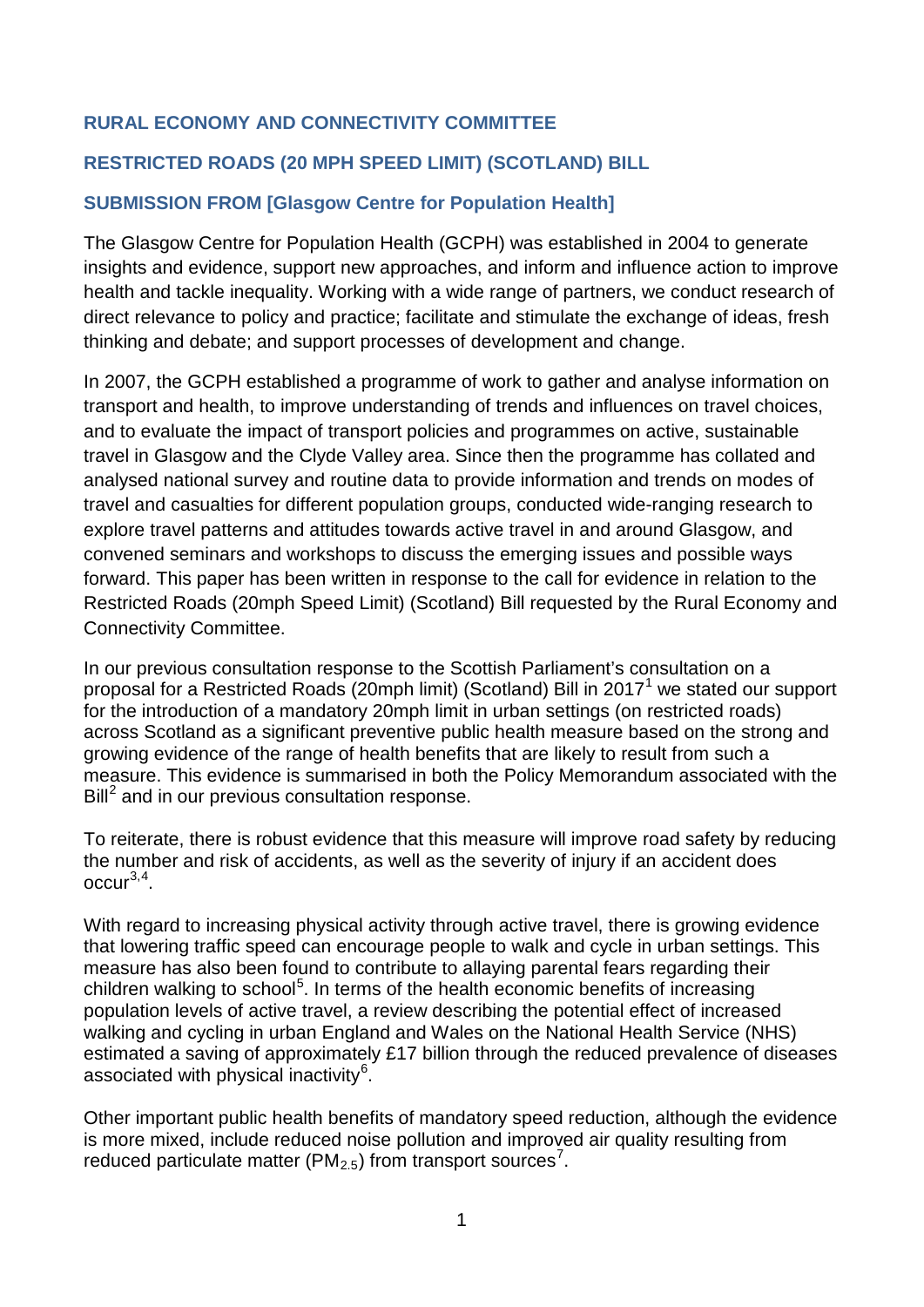There are also social benefits likely to accrue from reduced traffic speed, including improving the 'liveability' of neighbourhoods through improved environmental quality, increased social cohesion<sup>[8](#page-6-7)</sup> and greater viability of local businesses in urban areas to the benefit of residents, workers, visitors and retailers  $9,10$  $9,10$  $9,10$ .

<span id="page-1-0"></span>There is widespread recognition of this evidence base and support for the introduction of 20mph limits. For example, it has been cited as one of nine key local, evidence based actions to reduce health inequalities<sup>[11](#page-7-1)</sup> and the Faculty of Public Health's Manifesto for Public Health<sup>[12](#page-7-2)</sup> includes setting 20mph speed limits in built up urban areas as one of 12 priority areas where specific and urgent action is needed.

To be successful, strong political leadership is needed with legislation supported by communication/social marketing campaigns aimed at normalising slower traffic speed in urban settings, changing the car-dominated culture and encouraging more people to walk, cycle and use public transport. Many European countries with similar characteristics to Scotland have achieved high levels of walking and cycling in their cities through strong political leadership accompanied by appropriate investment $13$ .

Overall, this Bill represents a low-cost intervention that has the potential to address a range of policy areas.

We applaud the common sense approach and the flexibility of the proposal outlined in the Bill by which local authorities will have the option to designate some roads in built-up areas as being suitable for a 30mph limit where appropriate arguments for such re-designation can be made.

We provide further detail of the evidence directly relating to the posed questions 1-4 below and address some concerns that have been raised about the Bill in question 5.

# **1. Is reducing the speed limit to 20mph the best way of achieving the aims of the Bill?**

# <span id="page-1-1"></span>- **Enhancing road safety**

Reducing road speed in urban areas will reduce the *number* of road traffic accidents (RTAs) as well as the *severity* of injuries incurred in RTAs<sup>[14](#page-7-4)</sup>. The most likely cause of death in UK children aged 11-16 not attributed to disease is road accident[s.](#page-1-0)The introduction of 20mph limits and zones reduce the number and severity of road traffic accidents<sup>15</sup>, and several studies have shown that the risk of pedestrian death increases sharply between the speeds of 20mph and 30mph<sup>[16](#page-7-6)</sup> and above 30mph the risk of fatality increases more rapidly with respect to spee[d](#page-0-2).

Our briefing paper presents data showing that casualties on 30mph roads accounted for 52% of all casualties between 2013 and 201[7.](#page-1-1) Of these 1% were fatalities, 13% serious casualties and 86% slight injury casualties. Casualties on 20mph roads made up just 3% of all casualties, the majority involving slight injury. More vulnerable road users are disproportionately more likely to be injured on 30mph roads. Pedestrians and cyclists make up 15% and 8%, respectively, of all casualties on all roads in Scotland, but on 30mph roads pedestrian and cyclist casualties make up a greater proportion of casualties: 25% and 11%,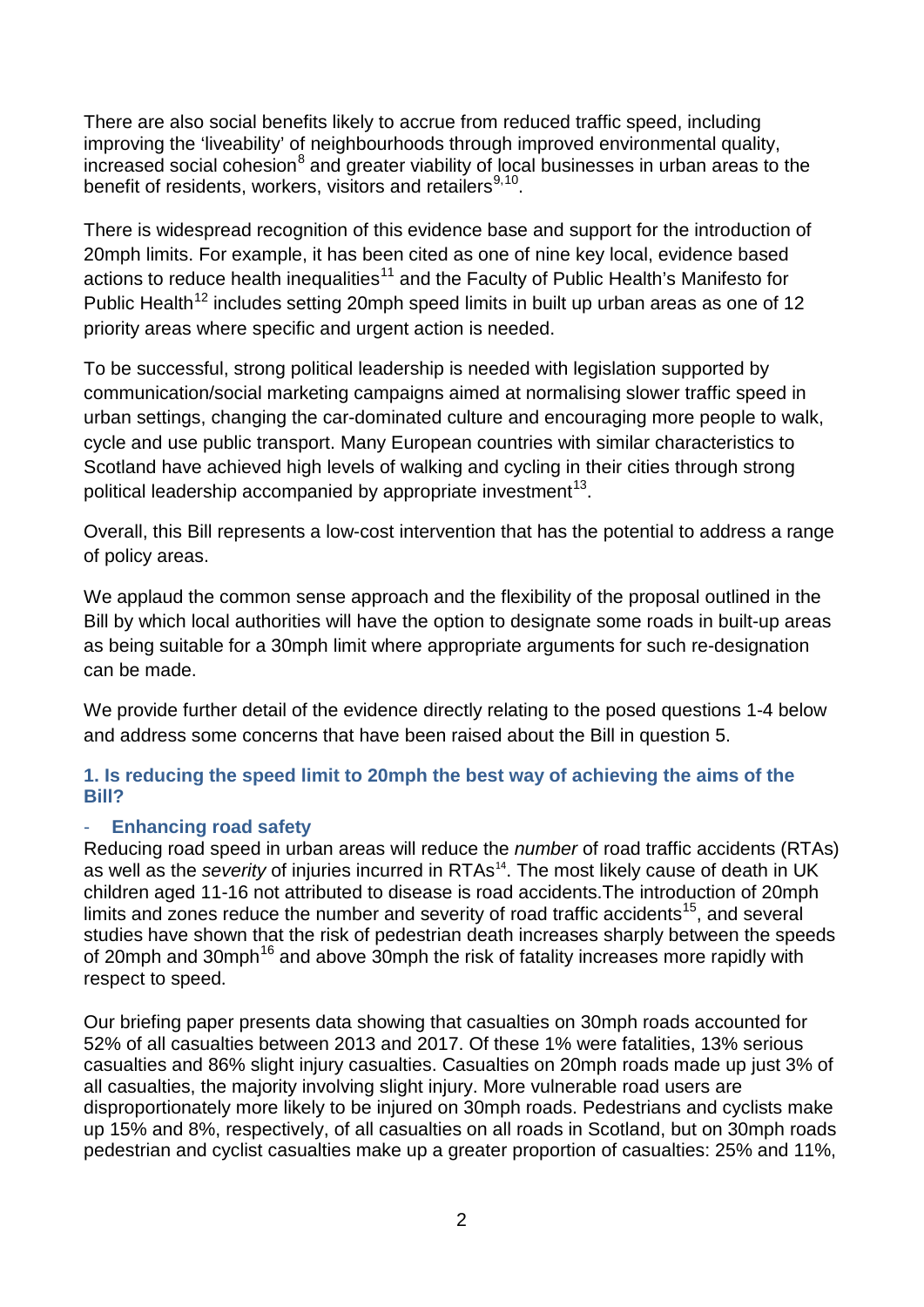respectively. Furthermore, pedestrians and cyclists account for 47% and 15% respectively of all serious casualties on 30mph road[s.](#page-1-1)

In terms of all pedestrian fatalities, the majority occur on 30mph roads. Pedestrian fatalities account for 63% of all fatalities on 30mph roads, while cyclists account for a further 4% of the fatalities occurring on 30mph roads.

In summary, the most vulnerable road users, pedestrians and cyclists, make up over 60% of serious or fatal casualties on 30mph road[s.](#page-1-1)

In terms of the potential effectiveness of a 20mph limit, it has been estimated that as a 'robust' general rule that a 1mph reduction in average speed can achieve a 5% reduction in accident frequency<sup>[17](#page-7-7)</sup>. In the GCPH briefing pape[r,](#page-1-1) we present analyses which show that, with average speed reductions of between 1.9mph and 2.7mph (achieved in two recent 20mph schemes: a pilot in South Central Edinburgh<sup>[18](#page-7-8)</sup> and a permanent scheme in Bristol<sup>19</sup>), significant reductions in road traffic casualties and accidents are potentially possible. Reducing the speed limit on 30mph urban roads to 20mph could potentially prevent 530-750 casualties annually across Scotland (including 3-5 fatalities), based on the impacts seen from similar schemes previously. The value of prevention based on these different scenarios is estimated to be between £27.1 million and £39.9 million annuall[y.](#page-1-1)

#### - **Improving health outcomes – increased active travel**

As well as fewer and less serious injuries on the roads, other benefits are likely to accrue from the Bill. Reducing road speed, particularly if combined with the introduction of safer, high quality infrastructure for walking and cycling, will help encourage more people to walk and cycle. This increase in physical activity is likely to contribute to improved health. Those who travel actively on a regular basis are more likely to be a healthy weight and to have improved health<sup>20</sup>. Further, the introduction of 20mph limits in other parts of the UK have been widely supported by pedestrians and cyclists, with two thirds of cyclists feeling that they help to create a safer environment for cycling and over half of residents feeling that it creates a more pleasant environment for walking and cycling<sup>21</sup>.

#### <span id="page-2-0"></span>- **Improving health outcomes – air quality**

Studies have found mixed effects of reduced speeds on vehicle emissions, making it more complicated to identify health effects $22$ .

Modelling has been undertaken by different research teams to estimate the impact on air pollution of a reduction in vehicle speed from 30mph to 20mph. One of these, undertaken by Kings College London, concluded that it would be incorrect to assume a 20mph speed restriction would be detrimental to local air quality but that the effects are likely to be mixed. For example, NOx emissions will be higher for petrol vehicles at reduced speeds of 20mph but lower for diesel vehicles; given the higher contribution of diesel vehicles to emissions of NOx, this is important.

Another approach to modelling the impact on air quality<sup>[23](#page-7-13)</sup> concludes that switching from 30mph to 20mph limits may lead to a slight increase in deaths and years of life lost associated with  $NO<sub>2</sub>$ , but a greater reduction in deaths and years of life lost for PM<sub>2.5</sub>. If the lower speed limit results in smoother driving with less braking and acceleration (as evidence suggests it doe[s\)](#page-2-0), the health benefits from reduced  $PM<sub>2.5</sub>$  are likely to be greater.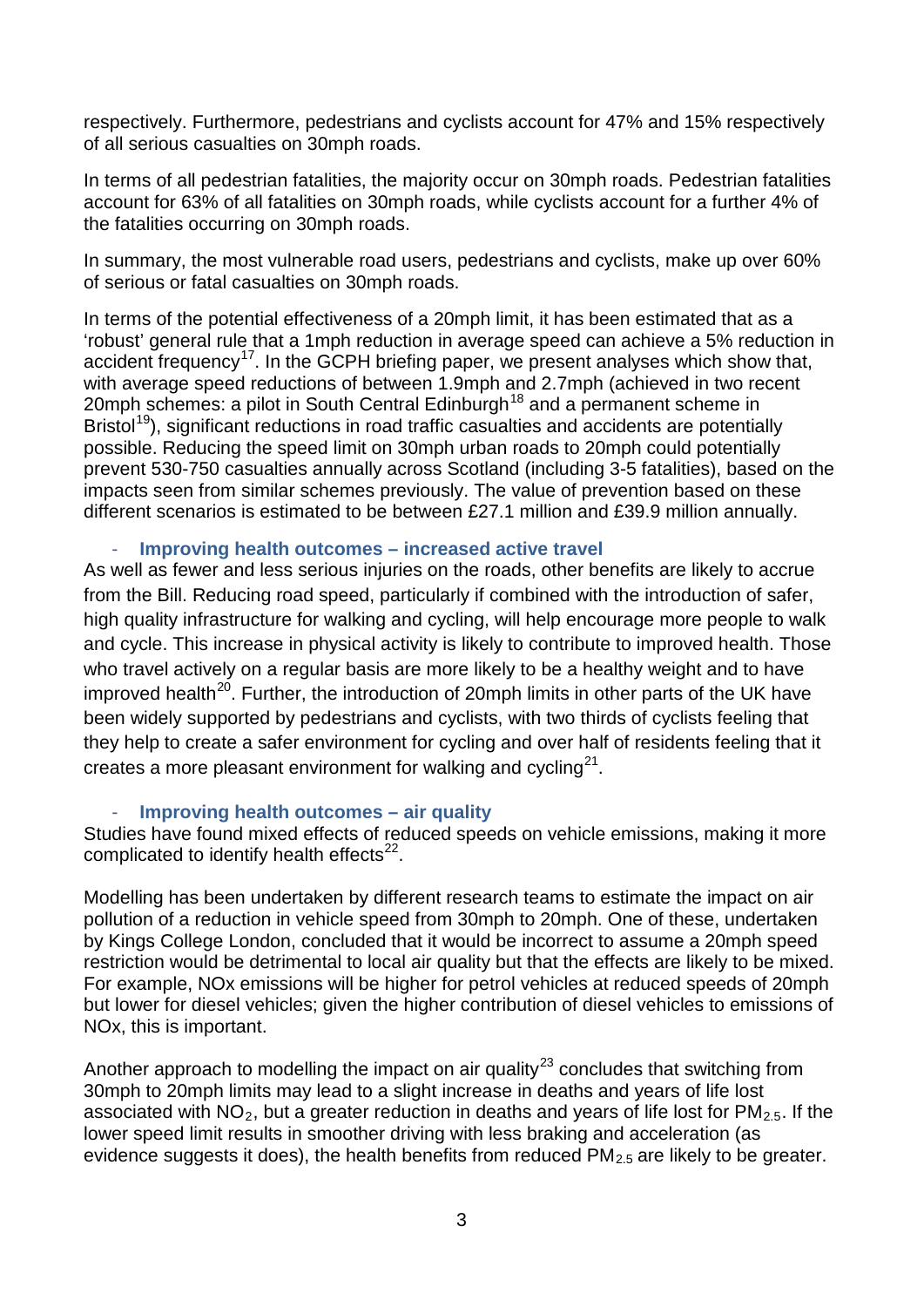In the evidence review by NICE for their guidance on outdoor air quality and health, they note that the reduction in air pollutants resulting from speed limits relies partly on the resultant smoothing of traffic flow and reduction in acceleration and braking. Where flow is not improved by reductions in speed (for example, where there is congestion) the projected improvements in vehicle emissions would be  $less<sup>24</sup>$ .

In summary, the picture is not straightforward and likely to change as car technology evolves and electric cars become more commonplace. The evidence available does not offer strong evidence against an introduction of 20mph limits.

### - **Improving health outcomes – indirect social benefits**

There are other social benefits likely to accrue from reduced traffic speeds in urban settings, such as an improvement in the liveability and environmental quality in urban areas benefiting residents, workers, visitors and retailers. A landmark study conducted by Donald Appleyard in 1969<sup>[25](#page-7-15)</sup> replicated in Bristol in 2008 by Joshua Hart<sup>[26](#page-7-16)</sup> found that excessive speed, volume and flow of vehicular traffic on residential streets undermines 'liveability' of these streets for residents in terms of reduced social networks and utilisation of their streets as a social space and that reducing road speeds encouraged more people to spend time walking and socialising in their neighbourhoods. These positive community impacts are possible if the introduction of a 20mph limit results in walking or cycling journeys replacing driving, which was demonstrated to some extent in Bristol after a 20mph limit was introduced $^{27}$  $^{27}$  $^{27}$ . In addition, the introduction of lower speeds and/or reduced traffic can have a positive impact on a neighbourhood by helping to create the conditions in which local people are more likely to shop locally, parents are less fearful about letting their children play outdoors and people feel less daunted by traffic dominated environment[s.](#page-1-0)

- **Changing driving culture and promoting compliance with speed limits** It is important to note that, while the evidence outlined above and in the consultation document point to many direct and indirect public health benefits that are likely to arise from the introduction of a 20mph limit, other complementary measures, such as driver education, safety campaigns and effective policing of new speed limits are required to maximise the effectiveness of reduced speed limits $^{28}$  $^{28}$  $^{28}$ .

# **2. How will the 20mph Bill affect you?**  N/A

### **3. It is proposed that a national awareness campaign is required to introduce a 20mph speed limit. Do you agree with this? And if so – what shape should any campaign take?**

<span id="page-3-0"></span>Yes, a campaign will be important, however there is good evidence across public health that educational interventions alone are generally ineffective at directly changing behaviour<sup>[29](#page-7-19)</sup>. For example, evidence from studies of speeding behaviour<sup>[30](#page-7-20)</sup> has identified the complex social and psychological influences on speeding behaviour and note an apparent de-coupling of support for and compliance with 20mph limits observed in a number of geographical areas where limits have been introduced. This has important implications for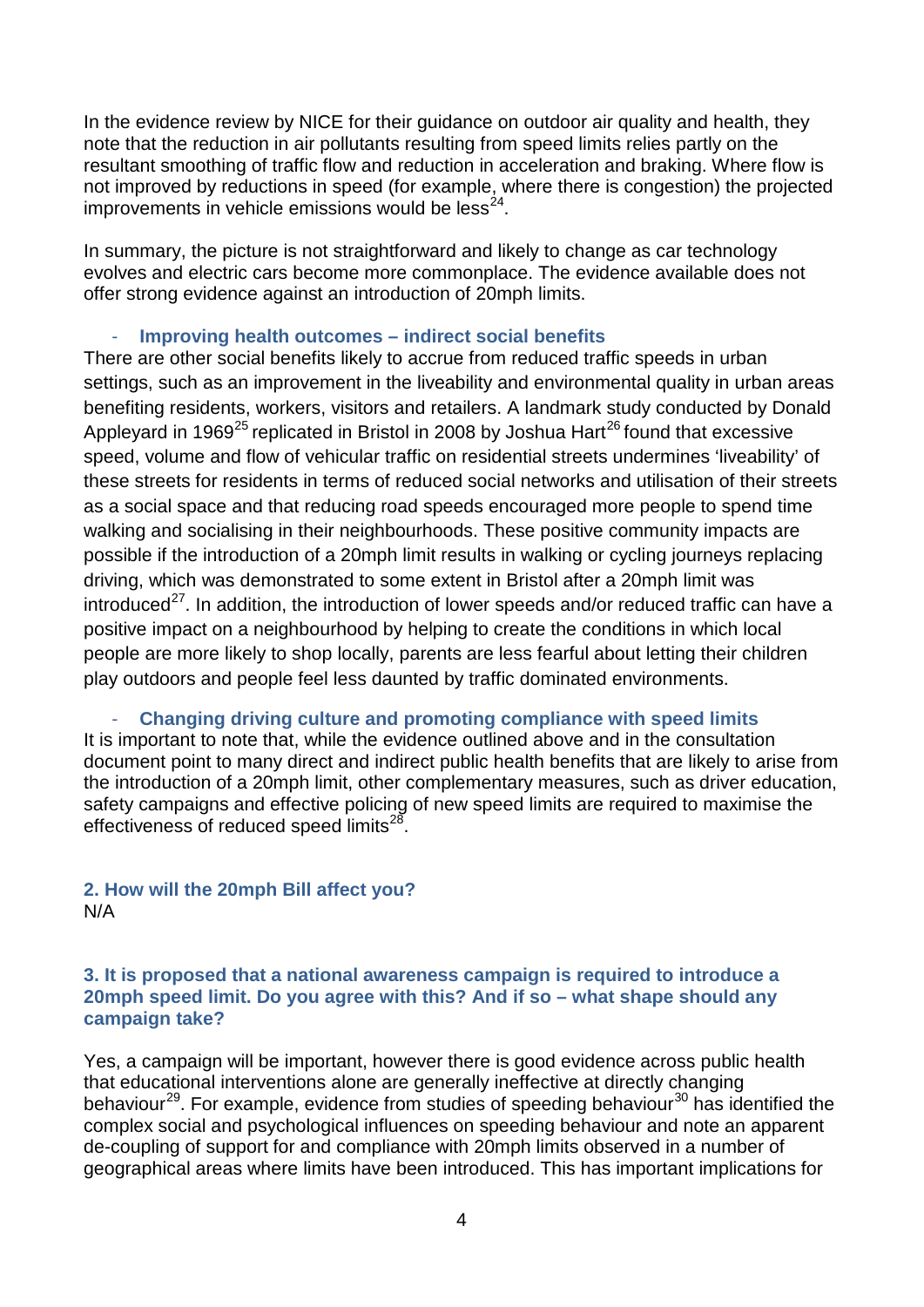an education campaign given that public support for 20mph limits appears to be high $31$ . Thus, a social marketing campaign that includes a national awareness campaign should accompany and support the engineering and enforcement that are required for effective implementation of new 20mph limits.

One study explored the complex reasons for non-compliance with speed limits and suggests that any campaign needs to reflect and respond to thes[e.](#page-3-0) By segmenting the population using assessments of their potential compliance with 20mph limits and their support for the new limits, researchers found that 49% of those surveyed supported the limits and would comply, and 23% did not support the limits and would not comply. Interestingly 11% of those surveyed did not support the legislation but would comply with the new limits ('unsupportive compliers'), and 17% did support the limits but may still break them ('supportive non-compliers'). The researchers concluded that campaigns targeted at the 'unsupportive compliers' and 'supportive non-compliers' offer the most effective route to reducing speeds and, in time, by shifting a social norm in driving behaviours, will encourage other drivers to also lessen their speed. The research recommends a two pronged approach within a social marketing campaign for the introduction of 20mph limits targeted at these population groups – a social/public campaigning to address the social acceptability of speeding and the perceived legitimacy of speed limits and speed limit enforcement, as well as individually targeted interventions, for example speed awareness courses which also seek to increase the legitimacy of speed limit enforcement.

<span id="page-4-0"></span>Research into other driving behaviours (drinking and driving) <sup>[32](#page-8-0)</sup> have concluded that the most plausible reason for their finding that legislation which reduced the legal alcohol limit for drivers was not associated with a reduction in road traffic accidents is that the new limit was insufficiently enforced or insufficiently publicised or both. This highlights the importance of communication of a new speed limit accompanied by visible enforcement.

### **2. Should Police Scotland be required to take additional enforcement action, over and above that used to enforce the current 30mph limit, following the introduction of a default 20mph limit on restricted roads?**

As we have outlined above, there is evidence that signage alone is not adequate to influence speeding behaviour and that enforcement is required for compliance $32,33$  $32,33$ . This is reinforced in findings from Department for Transport research on 20mph limits which found that the most common areas of concern across user groups was around compliance, with focus groups and participants stating that stronger enforcement measures are needed $34$ .

<span id="page-4-1"></span>However this need not be across all areas or at all times. Extending the use of existing technology, such as video surveillance would enable local authorities and the police to identify roads where speed/non-compliance is an issue and target enforcement activity in these areas e.g. Dalkeith Road, Edinburgh saw a reduction in speeding and casualties when average speed cameras were introduced to address an identified speeding problem $35$ .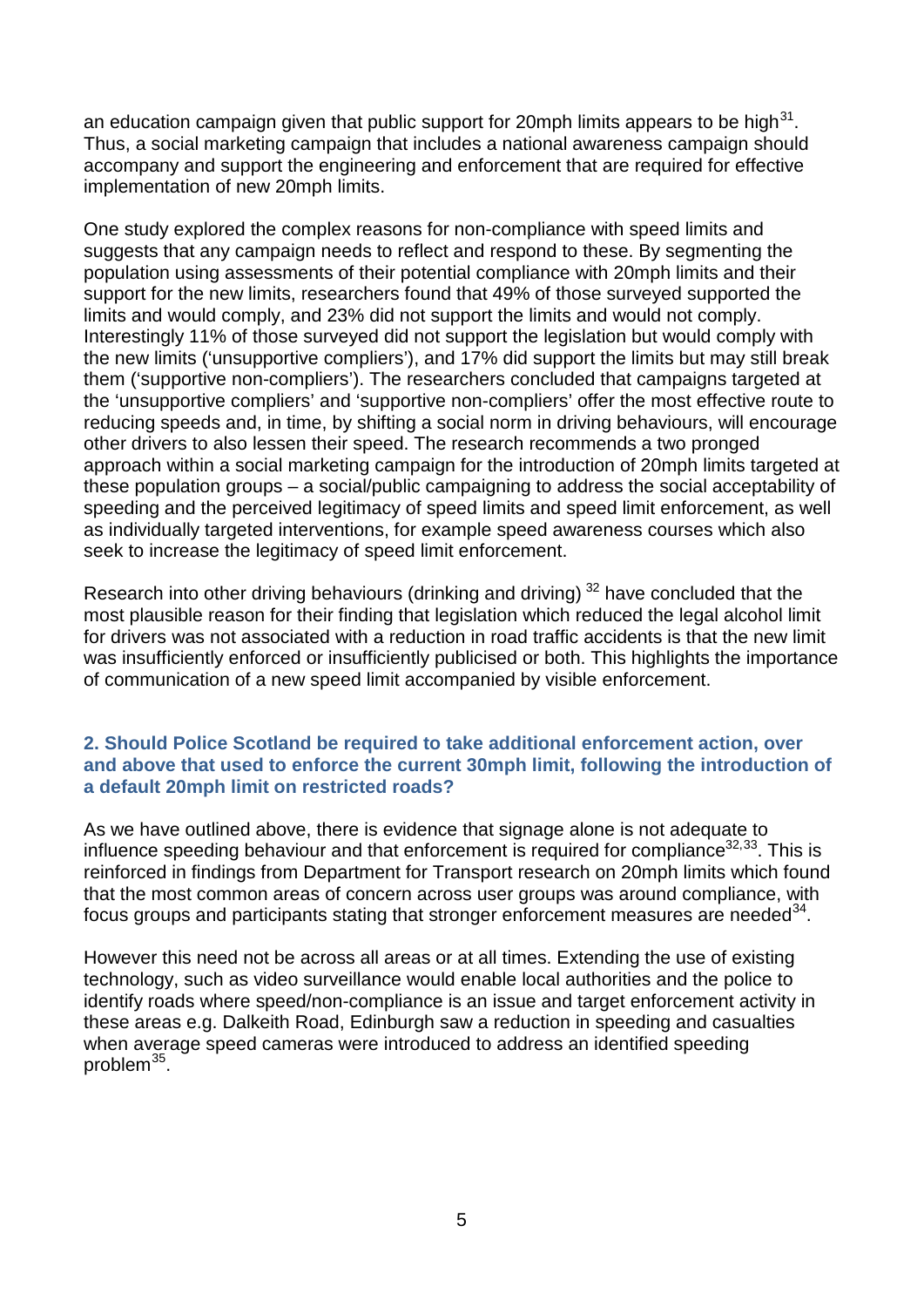### **3. What kind of timescale is needed for the 20mph speed limit to be introduced?**

Adequate time will need to be given to raising awareness of the rationale for, and impending introduction of, new legislation in the months before the new limit comes into place, and this increased awareness should help improve compliance.

Time and resources will be required not only to encourage greater support for the Bill, but also to ensure that those who do support it are complying. This requires a culture shift away from the 'norm' of driving at 30mph.Tapp and Davis outline the timescales required to rollout different types of 20mph options, with a signage only approach being 'very quick' and other more comprehensive approaches, including community engagement and marketing, taking much longer<sup>36</sup>. It is noted that the more comprehensive approaches are more likely to lead to an increased compliance and greater average speed reductions, thus making them more favourable in terms of achieving the desired aims of the bill.

**4. Do you have any comments on the impact that the Bill might have in relation to the following:** 

- ➢ **human rights or equalities for any particular group of people?**
- ➢ **sustainable development?**
- ➢ **island, rural or remote communities?**

In Scotland, child pedestrian from more deprived areas are three times more likely to be injured on the roads than those from less deprived areas<sup>37</sup>. Adult pedestrians are also more likely to be injured on the roads in more deprived areas. While there are a number of potential reasons for this, 20mph limits on urban roads will benefit pedestrians in areas of greater deprivation by helping reduce both the number and severity of such accidents.

Given that the evidence shows that reduced road speeds will result in fewer and less severe road casualties, and particularly pedestrian casualties, reduced road speeds will particularly benefit those who don't or are unable to drive, including children, elderly people, people with disabilities that mean they are not able to drive, and those who cannot afford to own or run a car.

### **5. Is there anything else that should be included or excluded from the Bill? You can give your view on any of these questions.**

In terms of possible costs incurred as a result of the introduction of 20mph limits, recent research commissioned by the Department for Transport (DfT[\)](#page-4-1) provides some further relevant evidence by reviewing 12 schemes which have introduced 20mph limits in parts of England since 2010. None of the schemes involved the introduction of physical traffic calming measures or changes to the street design so no costs were incurred for changes to road layout or structures. However communication and community engagement activities to raise awareness and support were included and these may incur additional costs. Enforcement was also found to be an important component if compliance is to be achieved and there may be costs related to this, however targeted approaches to compliance using existing technology may help minimise such costs.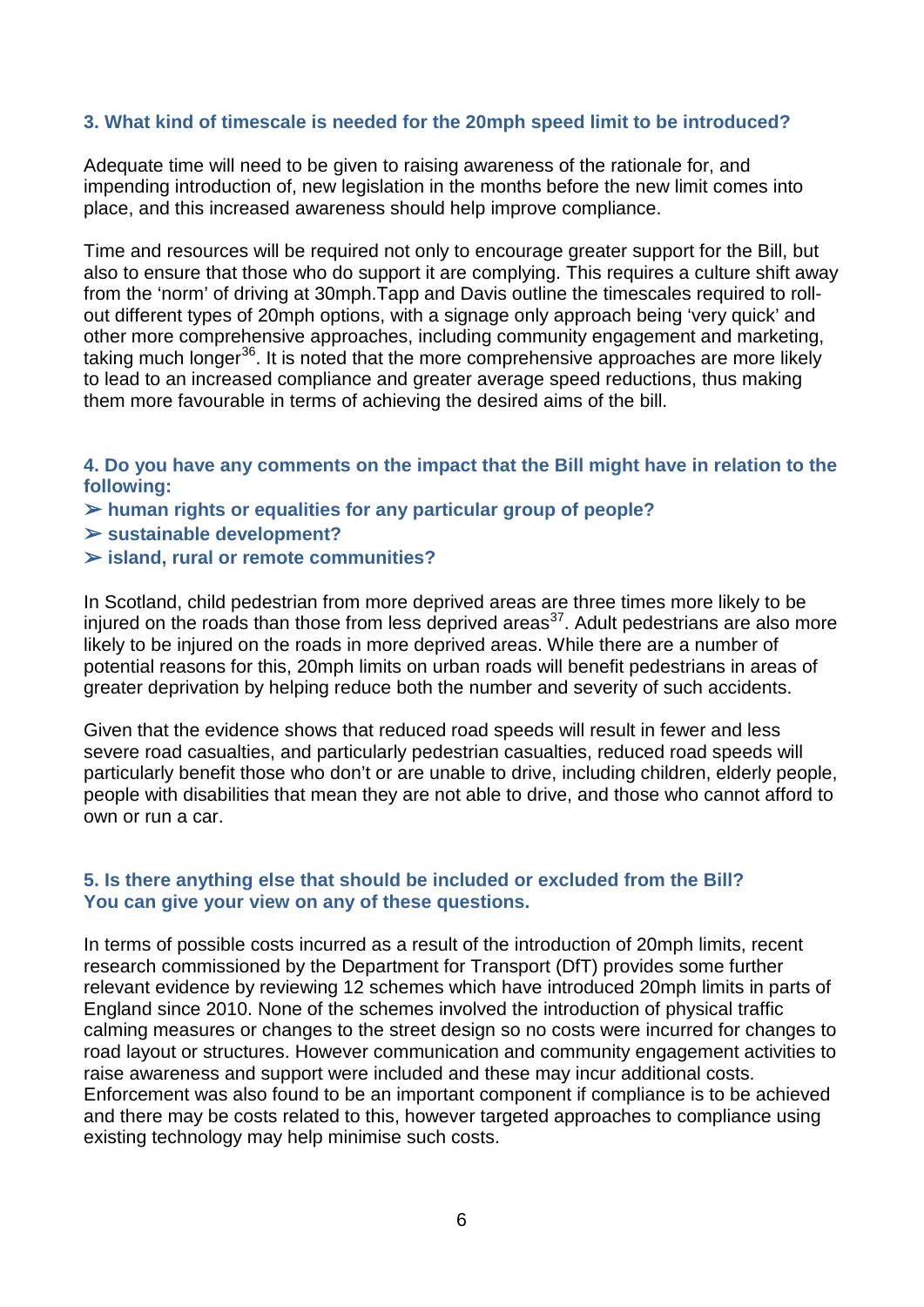In terms of possible changes to journey time as a result of 20mph limits, an increase of 3% and 5% were found in residential and city centre areas, respectivel[y.](#page-4-1) This adds less than 30 seconds to a two-mile trip and less than two minutes to a five-mile trip which is, the report suggests, is unlikely to be noticed by drivers.

Regarding the 'credibility' of speed limits, the DfT research found that speeds in the 20mph areas did reduce on average by a small amount, with the greatest reductions in the faster speeds (the highest 15% of speeds reduced the most). Furthermore 72% of resident drivers (and 69% of non-resident drivers) surveyed agreed that the 20mph limit makes it more acceptable to drive at a lower speed. Support for the reduced limit was strong among cyclists, residents and non-resident drivers after the implementation of an area-based 20mph limit. Interestingly, support was lower among residents in neighbouring 30mph areas.

Compliance is an identified issue in existing research. In common with other legislation to improve health, such as the ban on smoking in public places and the introduction of seat belts, a range of pre- and post-implementation activities, including communication, community engagement and enforcement is required if high compliance is to be achieved. Over time, it is likely that social norms will change. The DfT researc[h](#page-4-1) found that the speeds in the areas surrounding the 20mph limits fell slightly which suggests that drivers did not feel the need to make up time and may actually be reducing their speed outwith the 20mph limit.

#### **References**

<span id="page-6-2"></span><sup>3</sup> Richards DC*. Road Safety Web Publication No. 16: Relationship between speed and risk of fatal injury: pedestrians and car occupants*. London: Transport Research Laboratory, Department for Transport; 2010. Available at:

[http://webarchive.nationalarchives.gov.uk/20120606210143/http://assets.dft.gov.uk/publications/pgr-roadsafety-](http://webarchive.nationalarchives.gov.uk/20120606210143/http:/assets.dft.gov.uk/publications/pgr-roadsafety-research-rsrr-theme5-researchreport16-pdf/rswp116.pdf)

<span id="page-6-3"></span>Muirie J. Active Travel in Glasgow: What have we learned so far? Glasgow: GCPH; 2017. Available at: https://www.gcph.co.uk/publications/702 active travel in glasgow what we ve learned so far. Accessed 14/01/2019.

<span id="page-6-0"></span> $1$  Glasgow Centre for Population Health. GCPH response: Restricted Roads (20mph limit) (Scotland) Bill. Glasgow: GCPH; 2017. Available at:

[https://www.gcph.co.uk/publications/717\\_gcph\\_response\\_restricted\\_roads\\_20mph\\_limit\\_scotland\\_bill.](https://www.gcph.co.uk/publications/717_gcph_response_restricted_roads_20mph_limit_scotland_bill) Accessed 15/01/19.

<span id="page-6-1"></span><sup>&</sup>lt;sup>2</sup> Restricted Roads (20mph speed limit) (Scotland) Bill: Policy Memorandum (21 September 2018). Available at: [https://www.parliament.scot/parliamentarybusiness/Bills/109191.aspx.](https://www.parliament.scot/parliamentarybusiness/Bills/109191.aspx) Accessed: 14/01/2019.

<span id="page-6-4"></span><sup>5</sup> Lorenc T, Brunton T, Oliver S, Oliver K, Oakley A. Attitudes to walking and cycling among children, young people and parents: a systematic review. *Journal of Epidemiology & Community Health* 2008;62(10):852-857.

<span id="page-6-5"></span><sup>6</sup> Jarrett J, Woodcock J, Griffiths UK, Chalabi Z, Edwards P, Roberts I, Haines A. Effect of increasing active travel in urban England and Wales on costs to the National Health Service. *The Lancet* 2012;379:2198-2205. 7 Transport and Environmental Analysis Group, Centre for Transport Studies. *An evaluation of the estimated impacts on* 

<span id="page-6-6"></span>*vehicle emissions of a 20mph speed restriction in central London*. London: Imperial College London; 2013. Available at: [https://www.cityoflondon.gov.uk/business/environmental-health/environmental-protection/air-](https://www.cityoflondon.gov.uk/business/environmental-health/environmental-protection/air-quality/Documents/speed-restriction-air-quality-report-2013-for-web.pdf)

[quality/Documents/speed-restriction-air-quality-report-2013-for-web.pdf](https://www.cityoflondon.gov.uk/business/environmental-health/environmental-protection/air-quality/Documents/speed-restriction-air-quality-report-2013-for-web.pdf) . Accessed 09/01/19.<br><sup>8</sup> Appleyard D. The Environmental Quality of City Streets: The Residents" Viewpoint. *Journal of the American Planning* 

<span id="page-6-7"></span>*Association* 1969;35:84-101.<br><sup>9</sup> New York City Department of Transportation. *The Economic Benefits of Sustainable Streets*. New York City: New York

<span id="page-6-8"></span>City Department of Transportation; 2013. Available at: [http://www.nyc.gov/html/dot/html/about/dotlibrary.shtml.](http://www.nyc.gov/html/dot/html/about/dotlibrary.shtml) Accessed 15/01/19.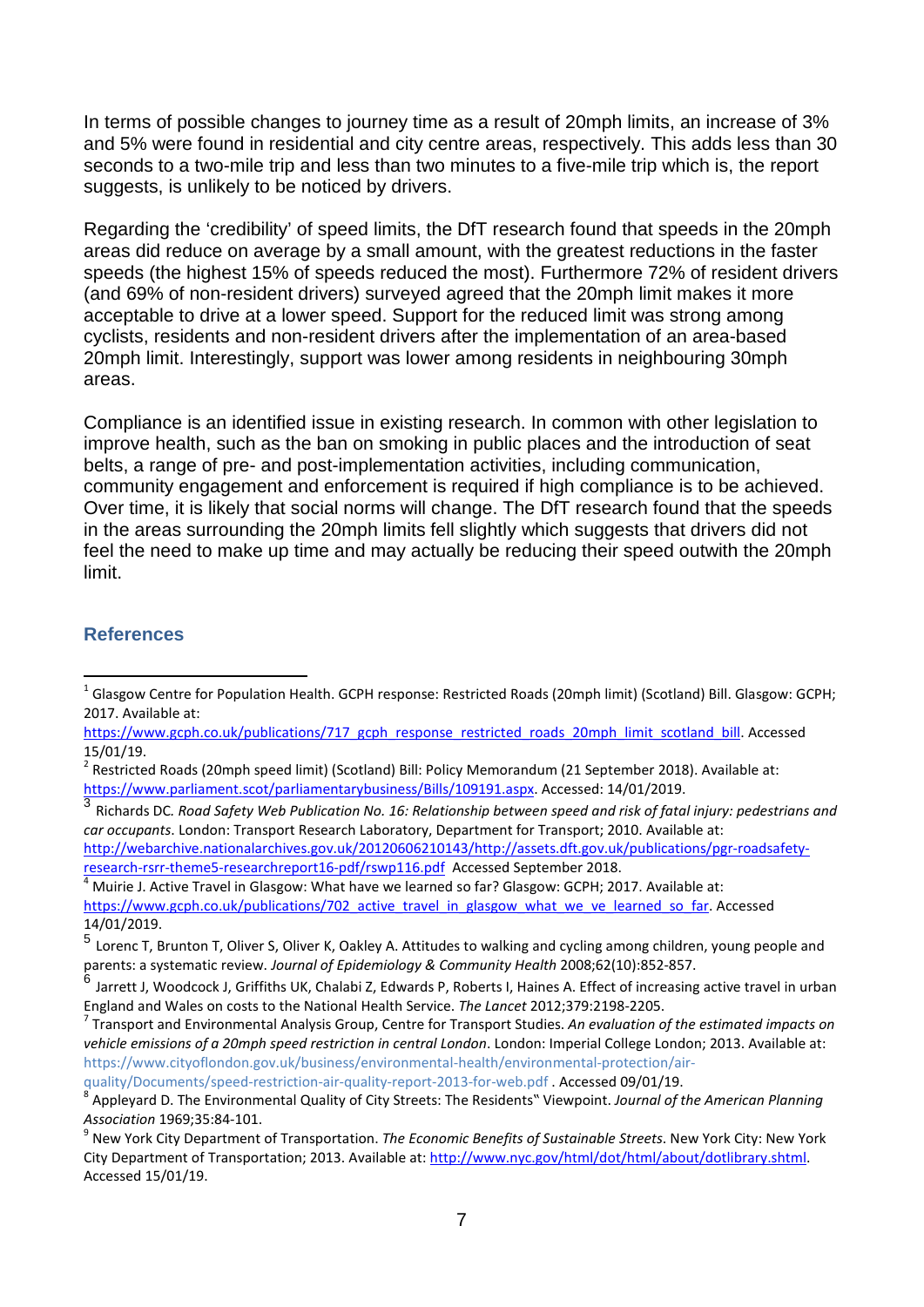[%2020mph%20Speed%20Limits%20for%20Cars%20in%20Residential%20Areas%2C%20by%20Shops%20and%20School](http://www.britac.ac.uk/sites/default/files/Danny%20Dorling%20-%2020mph%20Speed%20Limits%20for%20Cars%20in%20Residential%20Areas%2C%20by%20Shops%20and%20Schools.pdf)<br>s.pdf Accessed 09/01/19.<br><sup>12</sup> Seattish Fase We Candidate:

<span id="page-7-2"></span>[s.pdf](http://www.britac.ac.uk/sites/default/files/Danny%20Dorling%20-%2020mph%20Speed%20Limits%20for%20Cars%20in%20Residential%20Areas%2C%20by%20Shops%20and%20Schools.pdf) Accessed 09/01/19. <sup>12</sup> Scottish Faculty of Public Health. *Start Well Live Better: a Manifesto for the Public's Health.* Available at: [https://www.fph.org.uk/about-fph/board-and-committees/scotland-manifesto/.](https://www.fph.org.uk/about-fph/board-and-committees/scotland-manifesto/) Accessed 09/01/19.

<span id="page-7-3"></span><sup>13</sup> Warren J. *Civilising the Streets How strong leadership can deliver high quality of life and vibrant public spaces*. Edinburgh: Sustrans Scotland and Transform Scotland; 2010. http://transformscotland.org.uk/wp/wp-<br>content/uploads/2014/12/Civilising-the-Streets.pdf . Accessed 09/01/19.

<span id="page-7-4"></span>[content/uploads/2014/12/Civilising-the-Streets.pdf](http://transformscotland.org.uk/wp/wp-content/uploads/2014/12/Civilising-the-Streets.pdf) . Accessed 09/01/19. <sup>14</sup> Whyte B. *The potential impact of a 20mph speed limit on urban roads in Scotland*. Glasgow: GCPH; 2018. Available at: https://www.gcph.co.uk/latest/news/857\_the\_potential\_impact\_of\_a\_20mph\_limit\_on\_urban\_roads\_in\_scotland. Accessed 15/01/19.

<span id="page-7-5"></span><sup>15</sup> Cairns J, Warren J, Garthwaite K, Greig G, Bambra C. Go slow: an umbrella review of the effects of 20 mph zones and limits on health and health inequalities. *Journal of Public Health* 2015;37(3):515-520.

<span id="page-7-6"></span><sup>16</sup> Transport Scotland. *Good practice guide on 20mph speed Restrictions*. Edinburgh: Transport Scotland; 2015. Available at: [http://www.transportscotland.gov.uk/guide/good-practice-guide-20mph-speed-restrictions.](http://www.transportscotland.gov.uk/guide/good-practice-guide-20mph-speed-restrictions) Accessed 09/01/19.

<span id="page-7-7"></span>17 Taylor MC, Lynam DA, Baruya A. *The effects of drivers' speed on the frequency of road accidents. TRL Report 421*<br>(Prepared for the Road Safety Division, DEFR). Crowthorne: Transport Research Laboratory; 2000.

<sup>18</sup> Offences drop on Scotland's first urban road with average speed cameras. *BBC News*. 4 September 2018.

<span id="page-7-8"></span>https://www.bbc.co.uk/news/uk-scotland-edinburgh-east-fife-45399286</u>. Accessed 10/01/19.<br><sup>19</sup> Bristol City Council. Greater Bristol Cycling City: End of Project Report, Bristol: Bristol City Council; 2011:<br>https://betterby

<span id="page-7-10"></span><span id="page-7-9"></span><sup>20</sup> Pucher J, Buehler R, Bassett D, Dannenberg A. Walking and cycling to health: a comparative analysis of city, state, and international data. American Journal of Public Health 2010;100(10):1986-1992.<br>http://ajph.aphapublications.org/doi/full/10.2105/ AJPH.2009.189324

<span id="page-7-12"></span>

<span id="page-7-11"></span>[21](http://ajph.aphapublications.org/doi/full/10.2105/) Mayer M. 20mph research study: Process and impact evaluation headline report. Epsom: Atkins, 2018.<br><sup>21</sup> Mayer M. 20mph research study: Process and impact evaluation headline report. Epsom: Atkins, 2018. *vehicle emissions of a 20mph speed restriction in central London*. London 2013: Imperial College London. Available at: [https://www.cityoflondon.gov.uk/business/environmental-health/environmental-protection/air-](https://www.cityoflondon.gov.uk/business/environmental-health/environmental-protection/air-quality/Documents/speed-restriction-air-quality-report-2013-for-web.pdf)

[quality/Documents/speed-restriction-air-quality-report-2013-for-web.pdf.](https://www.cityoflondon.gov.uk/business/environmental-health/environmental-protection/air-quality/Documents/speed-restriction-air-quality-report-2013-for-web.pdf) Accessed 09/01/19.<br><sup>23</sup> Jones SJ, Brunt H. Twenty miles per hour speed limits: a sustainable solution to public health problems in Wales. *JECH* 

<span id="page-7-14"></span><span id="page-7-13"></span>2017;71:699-706. Available at: <u>https://jech.bmj.com/content/jech/71/7/699.full.pdf</u> . Accessed 09/01/19.<br><sup>24</sup> NICE. *Air pollution: outdoor air quality and health*. NICE guideline [NG70]. NICE 2017: London. Available at:<br>

<span id="page-7-15"></span><sup>25</sup> Appleyard D. The Environmental Quality of City Streets: The Residents Viewpoint. *Journal of the American Planning*<br>Association 1969;35:84-101.

<span id="page-7-16"></span><sup>26</sup> Hart J, Parkhurst G. Driven to excess: Impacts of motor vehicles on the quality of life of residents of three streets in<br>Bristol UK. World Transport Policy & Practice 2011;17(2):12-30. Available from: http://eprints.u

<span id="page-7-17"></span><sup>27</sup> Bristol City Council. Greater Bristol Cycling City: End of Project Report. Bristol: Bristol City Council; 2011:

<span id="page-7-18"></span>https://betterbybike.info/wp/wp-content/uploads/2014/08/Cycling-City-end-of-project-report.pdf.<br><sup>28</sup> Road Safety Observatory. Speed limits. Available at: http://www.roadsafetyobservatory.com/Summary/roads/speed-<br>limits. Ac

<span id="page-7-19"></span><sup>29</sup> Kelly M, Barker M. Why is changing health-related behaviour so difficult?

*Public Health* 2016;136:109-116. DOI: 10.1016/j.puhe.2016.03.030

<span id="page-7-20"></span> $30$  Tapp A, Nancarrow C, Davis A. Support and compliance with 20 mph speed limits in Great Britain

Transportation Research Part F: Traffic Psychology and Behaviour. *Transportation Research* 2015;31:36-53. [https://doi.org/10.1016/j.trf.2015.03.002.](https://doi.org/10.1016/j.trf.2015.03.002) Available at:<br>https://www.sciencedirect.com/science/article/pii/S136984781500042X. Accessed 09/01/19.

<span id="page-7-21"></span> $\frac{31}{31}$  University of the West of England. *Public support for 20mph limits holds firm, new study reveals*. Available at: [https://info.uwe.ac.uk/news/uwenews/news.aspx?id=3709.](https://info.uwe.ac.uk/news/uwenews/news.aspx?id=3709) Accessed 15/01/19.

<span id="page-7-0"></span><sup>&</sup>lt;sup>10</sup> Living Streets. *The pedestrian pound: the business case for better streets and places.* London: Living Streets, 2014.<br>Available at: https://www.livingstreets.org.uk/media/1391/pedestrianpound fullreport web.pdf Acces

<span id="page-7-1"></span><sup>&</sup>lt;sup>11</sup> Dorling D. 20 mph Speed limits for cars in residential areas, by shops and schools. In: Newby L, Denison N (eds.) If you *could do one thing: Nine local actions to reduce health inequalities*. London: British Academy; 2014 (Chapter 3[\).http://www.britac.ac.uk/sites/default/files/Danny%20Dorling%20-](http://www.britac.ac.uk/sites/default/files/Danny%20Dorling%20-%2020mph%20Speed%20Limits%20for%20Cars%20in%20Residential%20Areas%2C%20by%20Shops%20and%20Schools.pdf)